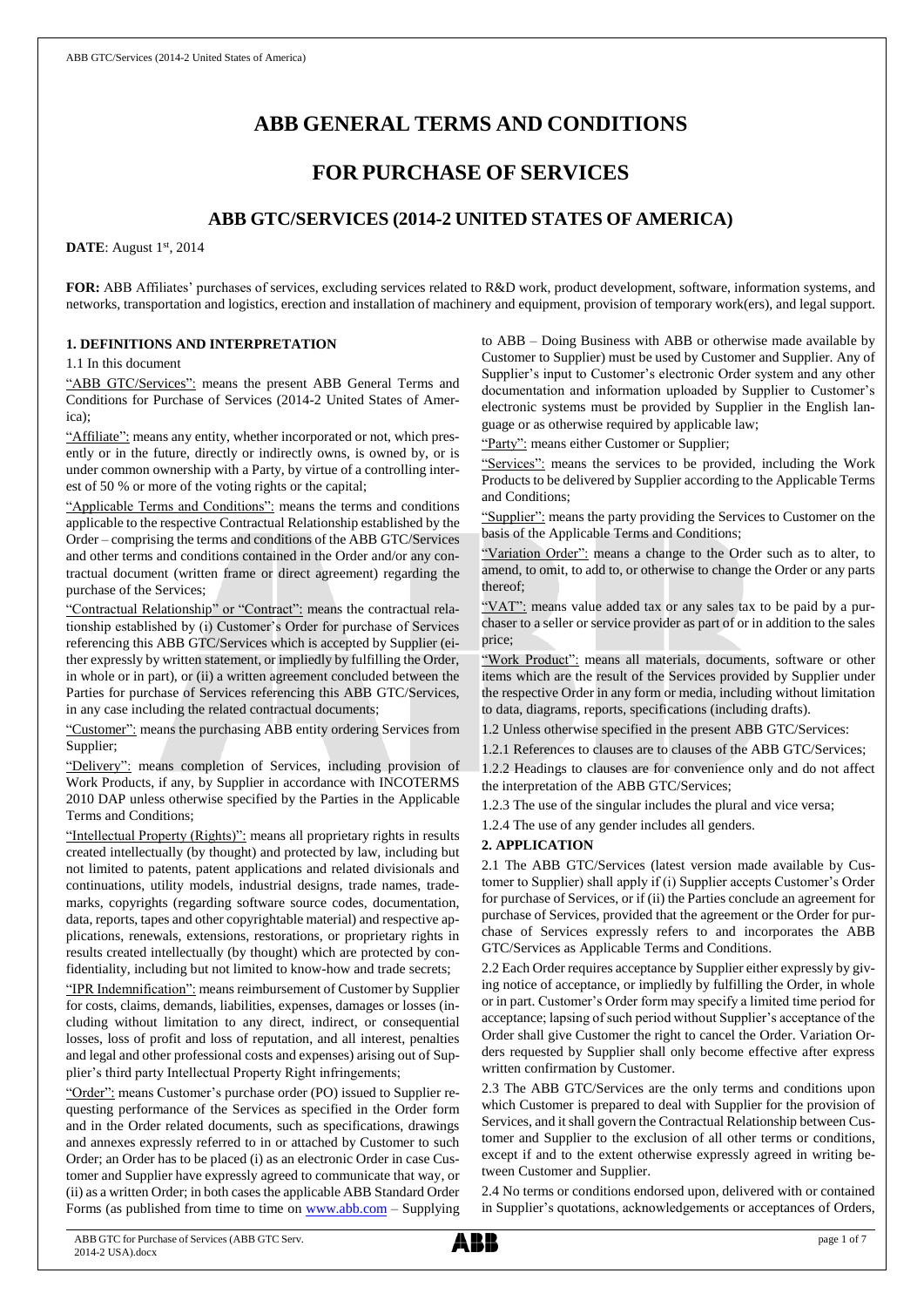specifications or similar documents will form part of the Contractual Relationship, and Supplier waives any right which it otherwise might have to rely on such other terms or conditions.

2.5 References in the ABB GTC/Services to any statute or statutory provision shall, unless the context otherwise requires, be construed as a reference to that statute or provision as from time to time amended, consolidated, modified, extended, re-enacted or replaced.

### **3. SUPPLIER'S RESPONSIBILITIES**

3.1 Supplier shall provide the Services and deliver the Work Products:

3.1.1 in accordance with the applicable laws and regulations;

3.1.2 in accordance with the quality standards stated under Clause 9.1 and specified in the Order and in the other documents being part of the Contractual Relationship;

3.1.3 free from defects and from any rights of third parties;

3.1.4 on the due date specified in the Order;

3.1.5 in the quantity specified in the Order;

3.1.6 with all skill and care and in accordance with industry best practice.

3.2 Supplier shall not substitute or modify any of the agreed materials used for the provision of the Services or make any changes to the agreed ingredients, the design or other agreed criteria of the Work Products without Customer's prior written approval.

3.3 Supplier shall take care that Work Products are contained or packaged in the manner usual for such Work Products or, where there is no such manner, in a manner adequate to preserve and protect the Work Products until Delivery completion.

3.4 Supplier shall submit invoices in an auditable form, complying with Supplier's and Customer's applicable local mandatory law, generally accepted accounting principles and the specific Customer requirements, containing the following minimum information: Supplier name, address and reference person including contact details (telephone, email etc.); invoice date; invoice number; Order number (same as stated in the Order); Supplier number (same as stated in the Order); address of Customer; quantity; specification of Services supplied; price (total amount invoiced); expenses approved by Customer, but not included in the price (to be specified by amount and category); currency; tax or VAT (amount has to be specified); tax or VAT number; payment terms.

3.5 Invoices shall be issued to Customer as stated in the Order and/or the Applicable Terms and Conditions, and shall be sent to the invoice address specified in the Order.

3.6 Expenses not agreed in writing by Customer will not be reimbursed.

3.7 Customer may issue Variation Orders to Supplier to alter, amend, omit, add to, or otherwise change ordered Services or parts thereof, and Supplier shall carry out such Variation Orders. Agreed unit prices stated in the Order and/or otherwise agreed between Customer and Supplier shall apply.

3.8 Supplier shall in no event suspend the performance of any Services or the Delivery of Work Products to Customer. In the event of Force Majeure, Clause 16 shall apply.

# **4. CUSTOMER'S RESPONSIBILITIES**

4.1 In consideration of the Services provided by Supplier in accordance with the Applicable Terms and Conditions, Customer shall pay to Supplier the fees or purchase price stated in the Order in accordance with the payment terms specified therein, provided the invoice fulfils the requirements of Clauses 3.4 and 3.5. In the event that the payment terms are determined by mandatory applicable law, such terms shall prevail.

4.2 Customer reserves the right to set off any amount and to withhold payment for Services not provided in accordance with the Applicable Terms and Conditions.

4.3 The terms of payment are net cash within sixty (60) days from the later of the date on which the correct invoice is received by Customer or the date on which the invoiced Services are accepted by Customer. Customer may withhold payment pending receipt of evidence from Supplier, as reasonably required by Customer, to establish the absence of liens, encumbrances and claims against any property of Customer related to the Services that are the subject of the Order.

## **5. DELIVERY**

5.1 The Services shall be provided at the agreed place specified in the Order, or, if no such place has been specified, at Customer's address specified in the Order.

5.2 The Work Products shall be delivered in accordance with INCOTERMS 2010 DAP, to the agreed place specified in the Order, or, if no such place has been specified, to Customer's place of business. 5.3 Supplier shall ensure that each Delivery of a Work Product is accompanied by a delivery note, which shall contain the following minimum information (unless required otherwise by Customer): the Order number, date of Order, number of packages and contents, where applicable the customs tariff number of the country of consignment, and, in the case of partial delivery, the outstanding balance remaining to be delivered. For controlled goods, the national export control number must be indicated and, and if the goods are subject to U.S. export regulations, the U.S. Export Control Classification Number (ECCN) must be specified in the delivery note. Proofs of preferential origin as well as conformity declarations and marks of the country of consignment or destination are to be submitted without being requested; certificates of origin upon request.

5.4 Work Products shall be delivered during Customer's business operation hours unless otherwise requested by Customer.

5.5 Upon Delivery of the Work Products, Supplier (or its appointed carrier) shall provide Customer with such export documents as are applicable or necessary together with a delivery note.

5.6 Ownership (title) regarding Work Products shall pass to Customer at Delivery, except if otherwise agreed in writing. For assigning of Intellectual Property in the Work Products arising from the Services Clause 11.1 shall apply.

5.7 Supplier shall invoice Customer upon Delivery in accordance with Clause 3.4 and 3.5, but such invoicing shall be conducted separately from dispatch of the Work Products to Customer.

# **6. ACCEPTANCE**

6.1 Customer shall not be deemed to have accepted any Services until it has had a reasonable time to inspect them following completion or, in the case of a defective performance, until a reasonable time after such defective performance has become apparent. Such reasonable time period shall be determined by the specifics of the Services, the defective performance and the circumstances of the provision of the Services.

6.2 If any Services provided or Work Products delivered to Customer do not comply with Clause 3 (Supplier's Responsibilities), or are otherwise not in conformity with the Order, then, without limiting any other right or remedy that Customer may have under Clause 10 (Remedies), Customer may reject the Services and/or the Work Products, and may request replacement of the Services and/or the Work Products, or recover all payments made to Supplier by Customer.

6.3 Upon Supplier's request Customer shall send written acceptance statement to Supplier.

# **7. DELAY**

If the Delivery of the Services or the Work Products does not comply with the agreed delivery date(s), then, without prejudice to any other rights which it may have under the Contractual Relationship, at law or in equity, Customer reserves the right to:

7.1 terminate the Contractual Relationship or the respective Order in whole or in part; and

7.2 refuse any subsequent Delivery of Services or Work Products which Supplier attempts to make; and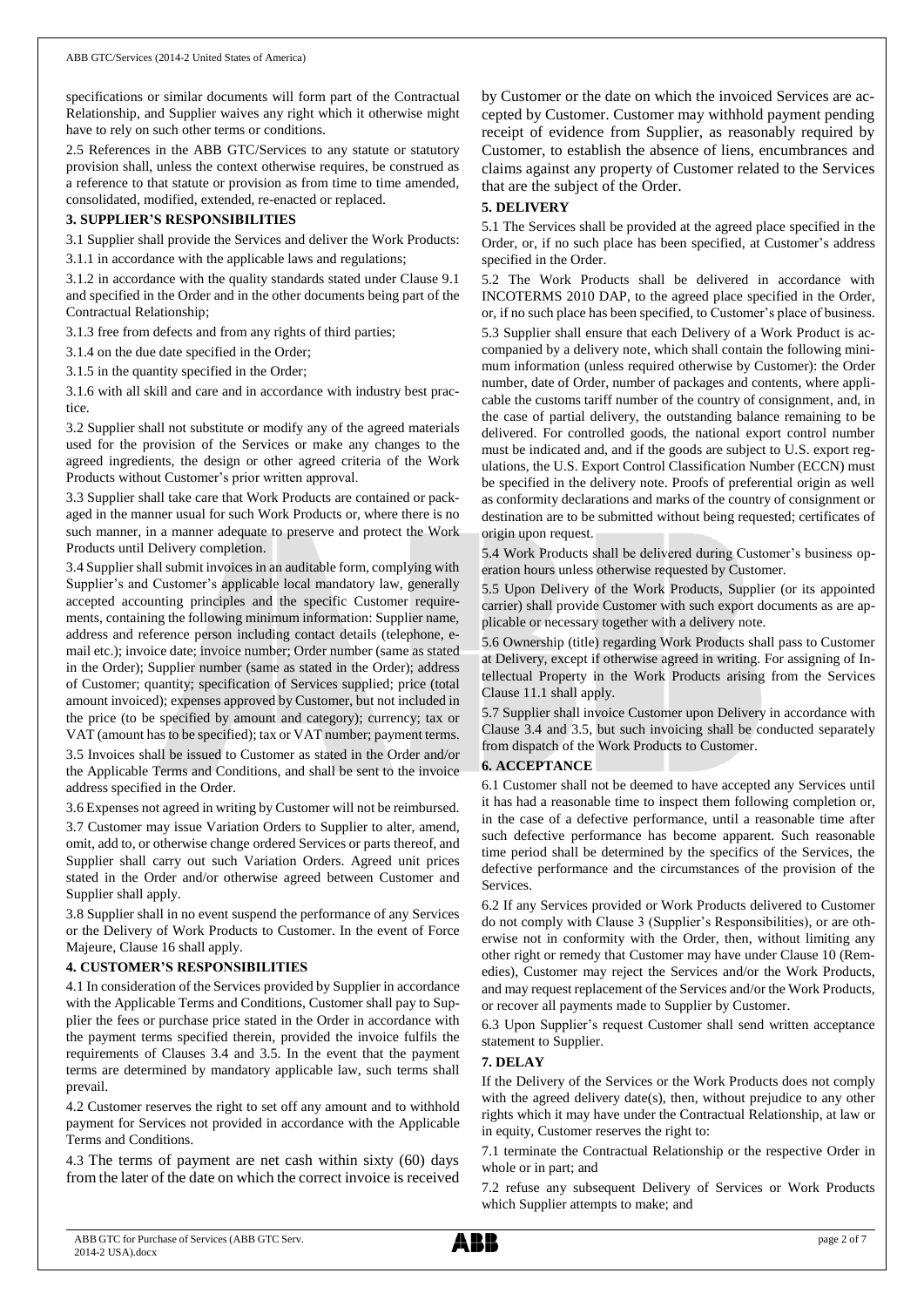7.3 recover from Supplier any expenditure reasonably incurred by Customer in obtaining the Services or the Work Products in substitution from another supplier; and

7.4 claim damages for any additional costs, loss or expenses incurred by Customer which are reasonably attributable to Supplier's failure to provide the Services or to deliver the Work Products on the agreed dates; or

7.5 claim compensation for liquidated damages if such compensation right is expressly stated in the respective Order.

### **8. INSPECTION**

8.1 Supplier shall allow Customer and/or its authorised representatives to inspect the Services and to test the Work Products, or parts of them at any time prior to the completion of the Services and/or the Work Products.

8.2 Notwithstanding any inspection or test sampling however conducted, Supplier shall remain fully responsible for the Services' compliance with the Order. This applies whether or not Customer has exercised its right of inspection and/or testing and shall not limit Supplier's obligations under the Order. For the avoidance of doubt, inspection of Services or testing of Work Products by Customer and/or its authorised representatives shall in no event exempt Supplier from or limit Supplier's warranties or liability in any way.

### **9. WARRANTY**

9.1 Supplier warrants that the Services (including Work Products):

9.1.1 comply with all agreed specifications, including all specified material, workmanship and the like, documentation and quality requirements, or in absence thereof are performed in accordance with generally accepted practices, procedures and standards of the respective industry and are fit for the purposes for which Services of the same description type would ordinarily be used, and that the results of the Services maintain the functionality and performance as expected by Customer according to Supplier's information, documentation and statements;

9.1.2 are appropriate and fit for any particular purpose expressly or impliedly made known to Supplier in the Order;

9.1.3 are new and unused (in case of Work Products) at the date of Delivery;

9.1.4 are free from defects and rights of third parties;

9.1.5 possess the qualities which Supplier has held out to Customer as a sample, model or otherwise;

9.1.6 comply with Clause 12 (Compliance with Relevant Law).

9.2 The warranty period shall be twenty four (24) months from acceptance of the Services or the Work Products, if no other time period is stated in the Order or otherwise expressly agreed in writing by the Parties.

9.3 In case of non-compliance with the warranty provided under this Clause, Customer shall be entitled to enforce the remedies provided in Clause 10 (Remedies).

### **10. REMEDIES**

10.1 In case of breach of warranty under Clause 9 (Warranty) or if Supplier otherwise fails to comply with any of the Applicable Terms and Conditions, Customer shall give notice in writing to Supplier of such breach of warranty and provide Supplier an opportunity to swiftly remedy it. If no Supplier action to remedy such breach has been taken within forty eight (48) hours of receiving such Customer notification, Customer shall be entitled to any one or more of the following remedies at its own discretion and at Supplier's expense:

10.1.1 to give Supplier another opportunity to carry out any additional work necessary to ensure that the Applicable Terms and Conditions are fulfilled;

10.1.2 to carry out (or to instruct a third party to carry out) any additional work necessary to make the Services comply with the Applicable Terms and Conditions;

10.1.3 to obtain immediate replacement of the defective Services by Services conforming with the Applicable Terms and Conditions without defects;

10.1.4 to refuse to accept any further Services, but without relieving Supplier from its liability for the defective Services;

10.1.5 to claim such damages as may have been sustained by Customer as a result of Supplier's breaches of the Applicable Terms and Conditions, statutory duty or any applicable law;

10.1.6 to claim liquidated damages expressly provided in the Order;

10.1.7 to terminate the Contractual Relationship or the respective Order in accordance with Clause 15.2.

10.2 In the event that Clauses 10.1.1, 10.1.2 or 10.1.3 apply, the entire warranty period of Clause 9.2 shall be restarted.

10.3 The rights and remedies available to Customer and contained in the Applicable Terms and Conditions (including, but not limited to the ABB GTC/Services) are cumulative and are not exclusive of any rights or remedies available at law or in equity.

### **11. INTELLECTUAL PROPERTY**

11.1 Supplier assigns herewith to Customer full ownership rights in and to any Intellectual Property in the Work Products arising from the Services for the full duration of such rights, wherever in the world enforceable. Supplier further agrees to execute, upon Customer's request and at its cost, all further documents and assignments and do all such further things as may be necessary to perfect Customer's ownership title to the Intellectual Property or to register Customer as owner of the Intellectual Property with any registry, including but not limited to governmental registration authorities or private registration organisations.

11.2 The Intellectual Property Rights in any Work Products created by or licensed to Supplier prior to the respective Order or outside of such Order, and any subsequent modifications to the same ("Pre-Existing Works") will remain vested in Supplier or the respective third party owner. To the extent that Pre-Existing Works are embedded in any Work Products delivered by Supplier, Customer and its Affiliates shall have a worldwide, irrevocable, perpetual, transferrable, non-exclusive, royalty-free licence with rights to sublicense to use the Pre-Existing Works as part of such Work Products, including the right to further improve, develop, market, distribute, sub-license, exploit or otherwise use the Work Products containing such Pre-Existing Works. Supplier shall not be prevented or restricted by this ABB GTC/Services from using its own know-how or its Pre-Existing Works in the course of providing the Services.

11.3 In the event that the Services provided and/or Work Products delivered by Supplier infringe any third party Intellectual Property Rights, Supplier shall, notwithstanding anything provided to the contrary or otherwise contained in the Applicable Terms and Conditions (including, but not limited to the ABB GTC/Services), provide IPR Indemnification to Customer. The IPR Indemnification applies whether or not Supplier may have been negligent or at fault and does not limit any further compensation rights of Customer. Supplier's obligation to indemnify Customer as provided under this Clause shall not apply if and to the extent the liability or damage was caused by Customer's own pre-existing Intellectual Property Rights contributed to, or implemented into the Work Products and/or the Services provided by Supplier.

11.4 If any infringement claim is made against Customer, Customer may without prejudice to its rights under Clause 11.3 also request at its discretion and at Supplier's cost that Supplier (i) procures for Customer the right to continue using the Work Products and/or the Services; (ii) modifies the Work Products and/or the provision of the Services so that they cease to be infringing; or (iii) replaces the Work Products and/or the Services so that they become non-infringing.

11.5 In the event Supplier cannot fulfil Customer's above request, Customer shall be entitled to terminate the Contractual Relationship or the

ABB GTC for Purchase of Services (ABB GTC Serv. 2014-2 USA).docx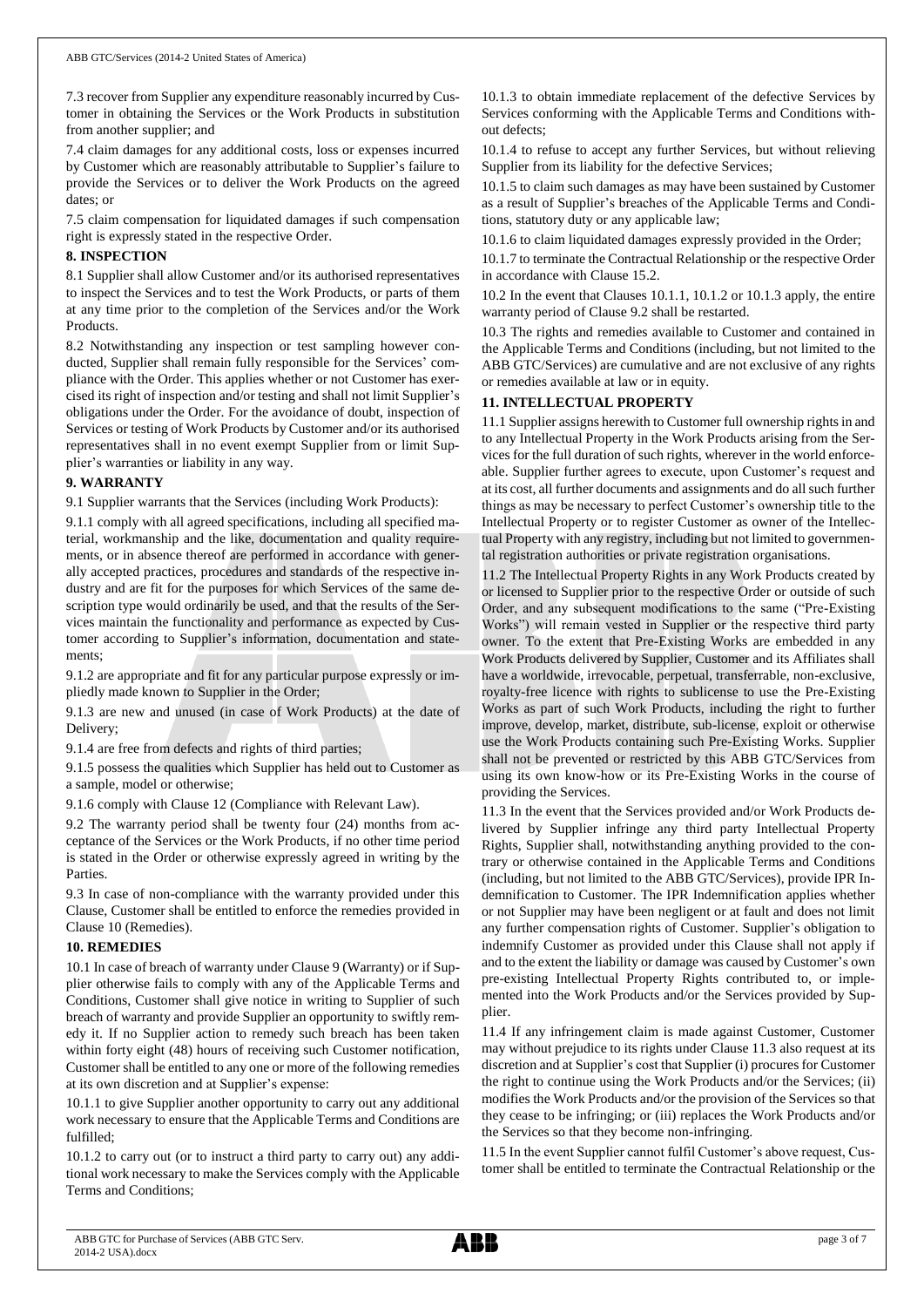respective Order, to reclaim all sums which Customer has paid to Supplier thereunder and to claim compensation in accordance with Clause 11.3 and for any other costs, losses or damages incurred whatsoever.

## **12. COMPLIANCE WITH RELEVANT LAW**

12.1 The Services covered by the Applicable Terms and Conditions shall be provided by Supplier in compliance with all relevant legislation, regulations, and codes of practice, guidance and other requirements of any relevant government or governmental agency applicable to Supplier. To the extent that such regulations are advisory rather than mandatory, the standard of compliance to be achieved by Supplier shall be in compliance with the generally accepted best practice of the relevant industry.

12.2 Each Party warrants that it will not, directly or indirectly, and that it has no knowledge that the other Party or any third parties will, directly or indirectly, make any payment, gift or other commitment to its customers, to government officials or to agents, directors and employees of a Party, or any third party in a manner contrary to applicable laws (including but not limited to the U. S. Foreign Corrupt Practices Act and, where applicable, legislation enacted by member states and signatories implementing the OECD Convention Combating Bribery of Foreign Officials), and shall comply with all relevant laws, regulations, ordinances and rules regarding bribery and corruption. Nothing in this ABB GTC/Services shall render either Party or any of its Affiliates liable to reimburse the other for any such consideration given or promised.

12.3 Either Party's material violation of any of the obligations contained in this Clause 12 (Compliance with Relevant Law) may be considered by the other Party to be a material breach of the respective Contractual Relationship between the Parties, and shall entitle such Party to terminate the Contractual Relationship with immediate effect and without prejudice to any further right or remedies under such Contractual Relationship or applicable law.

12.4 Notwithstanding anything to the contrary stated in any Applicable Terms and Conditions, Supplier shall, without any limitations, indemnify and hold harmless Customer from and against any claim, proceeding, action, fine, loss, cost and damages arising out of or relating to any such violation of the above mentioned obligations, the termination of the respective Contractual Relationship, and any noncompliance with export control regulations, and Supplier shall compensate Customer for all losses and expenses whatsoever resulting therefrom.

12.5 Supplier herewith acknowledges and confirms that it has received a copy of ABB's Code of Conduct and ABB's Supplier Code of Conduct or has been provided information on how to access the ABB Codes of Conduct online [\(www.abb.com](http://www.abb.com/) – Integrity – Code of Conduct). Supplier agrees to perform its contractual obligations under the Applicable Terms and Conditions and the respective Contractual Relationship with substantially similar standards of ethical behaviour as stated in the above mentioned ABB Codes of Conduct.

12.6 Supplier and its sub-contractors must comply with the ABB Lists of Prohibited and Restricted Substances and with the reporting and other requirements regarding Conflict Minerals and all other employment, safety, health, environmental and quality requirements made available unde[r www.abb.com](http://www.abb.com/) - Supplying to ABB - Doing Business with ABB or otherwise and shall provide Customer with respective documents, certificates and statements if requested. Any statement made by Supplier to Customer (whether directly or indirectly, e. g. where applicable via the ABB Supplier Registration and Pre-Qualification System) with regard to materials used for or in connection with the Services and/or Work Products will be deemed to be a representation under the Contract.

12.7 Supplier represents and warrants that it is knowledgeable with, and is and will remain in full compliance with all applicable export and import laws, regulations, instructions, and policies, including, but not limited to, securing all necessary clearance requirements, export and import licenses and exemptions from, and making all proper filings with appropriate governmental bodies and/or disclosures relating to the provision of services, the release or transfer of goods, hardware, software and technology to non U.S. nationals in the U.S., or outside the U.S., the release or transfer of technology and software having U.S. content or derived from U.S. origin software or technology.

12.8 No goods or services included in the Services and/or Work Products shall originate from any company or country listed in any relevant boycott list issued by the authority in the country where the goods or services shall be used or an authority otherwise having influence over the equipment and material forming part of the Services and/or Work Products. If any of the Services and/or Work Products is or will be subject to export restrictions, it is Supplier's responsibility to promptly inform Customer in writing of the particulars of such restrictions.

12.9 Supplier shall indemnify and hold Customer harmless for all claims, demands, losses, damages, costs, fines, penalties, attorney's fees and all other expenses arising from export restrictions concealed by Supplier. With respect to export restrictions solely attributable to Customer's use of the Services and/or Work Products, the now said warranty shall only apply to the extent Supplier has knowledge of or reasonably should have been aware of such use.

12.10 Supplier must indicate the customs tariff numbers of the country of consignment for all Services and/or Work Products. For controlled Services and/or Work Products, the national export control numbers must be indicated and, if the Services and/or Work Products are subject to U.S. export regulations, ECCN or ITAR classifications. Proofs of preferential origin as well as conformity declarations and marks of the country of consignment or destination are to be submitted without being requested; certificates of origin upon request.

12.11 Supplier agrees to comply with all federal, state and local laws, executive orders, rules, regulations and ordinances which may be applicable to Supplier's performance of its obligations under the Contract and/or an Order. Supplier certifies to Customer that the items purchased hereunder were produced or performed in compliance with all applicable requirements of the Fair Labor Standards Act of 1938, as amended. Supplier shall comply, unless this transaction is exempt under applicable regulations, with all provisions of Executive Order 11246 of September 24, 1965, as amended, and with the relevant orders of the Secretary of Labor relating to Equal Employment Opportunity, and clauses thereby required are incorporated herein by reference. If the Contract or an Order is subject to government contracting mandates, Customer will so state on the face hereof, and if so stated, as a condition to its effectiveness, Supplier agrees to certify to Customer, by separate writing, that it complies with all government contracting requirements applicable to Customer, Supplier and the Work Products. **Supplier and its subcontractors shall abide by the requirements of 41 CFR 60– 300.5(a). This regulation prohibits discrimination against qualified protected Veterans, and requires affirmative action by covered prime contractors and subcontractors to employ and advance in employment qualified protected Veterans. Supplier and its subcontractors shall abide by the requirements of 41 CFR 60–741.5(a). This regulation prohibits discrimination against qualified individuals on the basis of disability, and requires affirmative action by covered prime contractors and subcontractors to employ and advance in employment qualified individuals with disabilities.**

12.12 Supplier shall notify Customer of all "hazardous materials" (as that term is defined in applicable Federal, state and local statues) and such other identification of materials used in the provision of Services or contained in the Work Products as may be required by Customer from time to time, and provide any appropriate special handling instructions. Supplier shall furnish Customer with copies of all applicable "material safety data sheets" for such materials no later than the shipment date under this Order.

# **13. CONFIDENTIALITY AND DATA PROTECTION**

13.1 Supplier is obliged to observe secrecy regarding any data or information acquired during the fulfilment of the Contract irrespective of whether such data or information relates to Customer, its Affiliates or

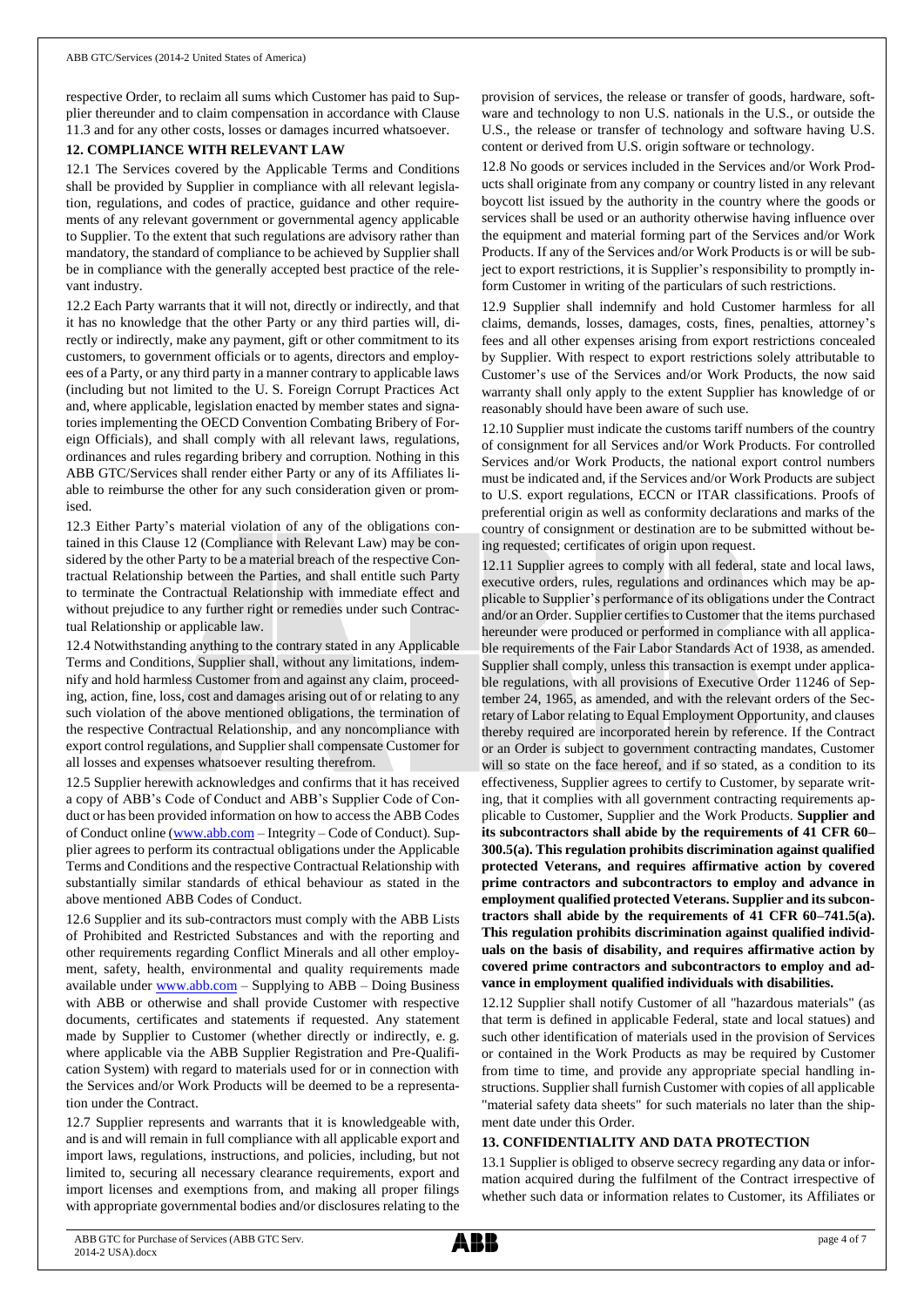their respective customers or suppliers ("Customer Data"). This includes in particular, but is not limited to, all technical or commercial know-how, drawings, specifications, inventions, processes or initiatives which are of a confidential nature. To safeguard this,

13.1.1 Supplier shall process or use Customer Data only in accordance with Customer's instructions and with all applicable laws and regulations; for the avoidance of doubt, processing in accordance with the Contract shall be considered to be an instruction from Customer;

13.1.2 Supplier shall not (i) use Customer Data for any other purposes than for providing the Services, or (ii) reproduce Customer Data in whole or in part in any form except as may be required to fulfil its obligations under the Contract; (iii) disclose Customer Data nor grant access to such data to any third party without Customer's prior written consent; no third parties in the meaning of this provision are subcontractors approved by Customer;

13.1.3 Supplier shall take appropriate measures suited to the type of Customer Data to be protected (i) to prevent unauthorised persons from gaining access to data processing systems with which Customer Data are processed or used, (ii) to prevent data processing systems from being used without authorisation, (iii) to ensure that persons entitled to use a data processing system have access only to the data to which they have a right of access, and that Customer Data cannot be read, copied, modified or removed without authorisation in the course of processing or use and after storage, (iv) to ensure that Customer Data cannot be read, copied, modified or removed without authorisation during electronic transmission or transport, and that it is possible to monitor and establish to which bodies the transfer of Customer Data by means of data transmission facilities is envisaged, (v) to ensure that it is possible to monitor and establish whether and by whom Customer Data have been entered into data processing systems, modified or removed, (vi) to ensure that, in the case of commissioned processing of Customer Data, the data are processed strictly in accordance with the instructions of Customer, (vii) to ensure that Customer Data are protected from accidental or unlawful destruction or loss, (viii) to ensure that data collected for different purposes can be processed separately. Supplier shall document the implementation of the technical and organizational measures in detail and shall present this to Customer for review upon request. Where this review raises the need for amendments, these must be applied amicably;

13.1.4 Supplier shall ensure and prove that those members of its staff who may come into contact with Customer Data in the course of fulfilling their tasks are subject to the same obligation to confidentiality as applicable to Supplier. Supplier shall confirm this in writing upon Customer's request. Customer may verify compliance with the technical and organisational measures undertaken by Supplier any time upon reasonable notice;

13.1.5 The commissioning of subcontractors requires Customer's previous written consent. This applies also in those instances when one subcontractor is replaced by a subsequent one. The contracts awarded by Supplier to its subcontractors are to be formulated in such a manner that they meet the requirements regarding confidentiality and data protection agreed upon in the Contract. Supplier shall provide Customer with information on the essentials of such contracts and on the measures implemented by the subcontractors to fulfil their obligations regarding confidentiality and data protection. If requested by Customer, Supplier shall present its respective contractual documents for the former to examine. Supplier shall ensure that Customer has the same rights to monitor the subcontractors as Customer has to monitor Supplier. Subcommissions in the meaning of this provision do not include ancillary services ordered by Supplier from third parties which are not directly related to Customer, such as telecommunications services, maintenance and user support, cleaning, auditing or the disposal of data media. Even where ancillary services are taken from third parties, Supplier must however ensure confidentiality and undertake monitoring activities.

13.2 The obligation to confidentiality does not apply to such data (i) whose disclosure is required for the fulfilment of the Contract; (ii) which are publicly known at the time Supplier receives them or which subsequently become publicly known through no action of Supplier itself; (iii) which were already known to Supplier prior to its initial activity for Customer and for which no duty to observe secrecy applies; (iv) which is made accessible to Supplier by third parties and for which no duty to observe secrecy applies or (v) which Supplier is obliged to disclose by mandatory law or by legally binding instruction of a court of law or a public authority. Insofar as Supplier wishes to invoke one of the above exceptions, the burden of proof for the existence of the factual preconditions for such exception shall lie with Supplier.

13.3 Supplier shall not retain any Customer Data for longer than necessary to carry out the Services or than determined by Customer. Immediately after termination of the Contract or at any time on Customer's demand, Supplier shall, at the choice of Customer, immediately deliver to Customer all copies of such data provided by Customer to Supplier for the purposes of the Contract or received otherwise by Supplier while carrying out the Services and/or delete securely all Customer Data from its database. Supplier shall certify to Customer that it has not retained any copies of Customer Data with a written confirmation of destruction. Such confirmation shall be signed by duly authorized signatories of Supplier.

13.4 With regard to any data or information belonging to Customer or its Affiliates relating to an identified or identifiable individual or legal entity or any other entity which is subject to applicable data protection or privacy laws and regulations or being qualified as Personally Identifiable Information within the meaning of the applicable laws ("Personal Data"), Supplier will comply with all applicable data protection and privacy laws and regulations. In addition to the other stipulations in this Clause 13 the following applies:

13.4.1 Supplier shall not process Personal Data in or transfer Personal Data to a country with a level of data protection that is not at least equivalent with the level of data protection that applies within the country of origin of the Personal Data without Customer's prior written consent. Upon Customer's request and where required by applicable law, in particular if Customer or its Affiliates are located in Switzerland or in a country which is a Member State of the European Union (EU) or another signatory to the Agreement on the European Economic Area (EEA), Supplier agrees to enter into a separate data transfer agreement (EU Standard Contractual Clauses/Swiss Data Processing Agreement) with Customer and/or its Affiliates for the transfer of Personal Data to third countries.

13.4.2 Supplier shall inform Customer without delay about serious incidents arising in the course of normal operations, suspicions of breaches of data privacy or other irregularities regarding the processing of Customer's or its Affiliates' Personal Data. In such cases Supplier and Customer shall agree on the further handling of the Personal Data. Supplier shall inform Customer without delay about checks performed and measures taken by a supervisory authority. This also applies regarding investigations into administrative or criminal offences.

13.4.3 Supplier will comply with any request by Customer to access, correct, block or delete Personal Data insofar as Customer is obliged to such request by law.

13.4.4 In case the legislation of a country in which Supplier provides its Services to Customer or its Affiliates requires a contract governing data privacy topics which are not covered by this Clause 13, Supplier agrees to enter into such contract.

13.5 Supplier agrees that Customer shall be allowed to provide any information received from Supplier to any other ABB Affiliate.

13.6 The obligation to Confidentiality and Data Protection exists for an indefinite period of time and therefore this Clause 13 shall survive the expiration or termination of the Contract for any reason.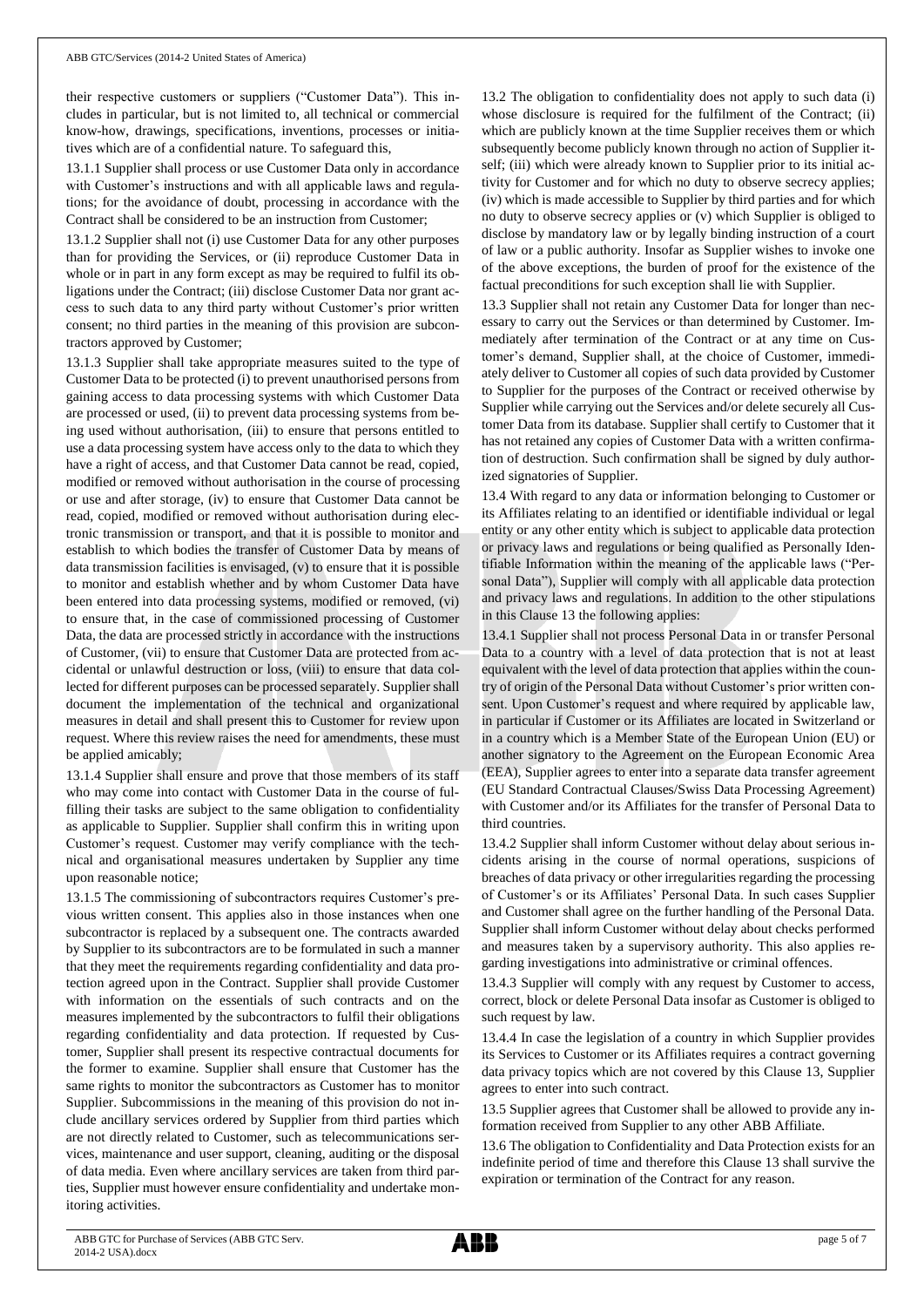### **14. LIABILITY AND INDEMNITY**

14.1 Without prejudice to applicable mandatory law, Supplier shall compensate/indemnify Customer for all damages and losses in connection with the Services whether or not Supplier may have been negligent or at fault (i) for Supplier's breaches of the Applicable Terms and Conditions, and (ii) for any claim, except for IPR Indemnification for which Clause 11 (Intellectual Property Right Infringements) exclusively applies, made by a third party (including employees of Supplier) against Customer in connection with the Services and to the extent that the respective liability, loss, damage, injury, cost or expense was caused by, relates to or arises from the Services delivered by Supplier and/or its sub-contractors. Upon Customer's request Supplier shall defend Customer against any third party claims arising out of or in connection with the Services.

14.2 Supplier shall be responsible for the control and management of all of its employees, its suppliers and/or its sub-contractors, and it shall be responsible for the acts, omissions, negligence or obligations of any of its employees, suppliers and/or sub-contractors, its agents, servants or workmen as fully as if they were the acts, omissions, negligence or obligations of Supplier.

14.3 The provisions of this Clause 14 (Liability and Indemnity) shall survive any performance, acceptance or payment pursuant to this ABB GTC/Services and shall extend to any substituted or replacement Services delivered by Supplier to Customer.

14.4 Unless otherwise expressly stated in the respective Order, Supplier shall maintain in force, and upon request provide evidence of, adequate general liability insurance, statutory worker's compensation/employer's liability insurance and where applicable goods transit insurance with reputable and financially sound insurers. Nothing contained in this Clause 14 (Liability and Indemnity) shall relieve Supplier from any of its contractual or other legal liabilities. The insured amount cannot be considered nor construed as limitation of liability.

14.5 Customer reserves the right to set off any claims under the Order against any amounts owed to Supplier.

### **15. TERM AND TERMINATION**

15.1 The Contractual Relationship between the Parties or an Order placed under the ABB GTC/Services may be terminated for convenience in whole or in part by Customer upon giving Supplier thirty (30) calendar days written notice, unless otherwise expressly stated in the relevant Order. In such event Customer shall pay to Supplier the value of the already performed Services and proven direct costs reasonably incurred by Supplier for the unperformed Services, however in no event more than the agreed purchase price for the Services under the respective Order. No further compensation shall be due to Supplier. Compensation for any expenditures and materials made with regard to the unperformed Services shall be expressly excluded.

15.2 In the event of Supplier's breach of the Applicable Terms and Conditions, such as e. g. a breach of warranty, Customer shall be entitled to terminate the respective Contractual Relationship or an Order placed under the ABB GTC/Services if Supplier fails to take adequate and timely actions to remedy a breach as requested by Customer in accordance with Clause 10 (Remedies). In such event, Customer shall have no obligation to compensate Supplier for the already performed Services and Supplier shall be obliged to pay back to Customer any remuneration received from Customer for the performed Services.

15.3 Customer shall have the right to terminate the Order and/or Contractual Relationship with immediate effect forthwith by notice in writing to Supplier in the event that an interim order is applied for or made, or a voluntary arrangement approved, or a petition for a bankruptcy order is presented or a bankruptcy order is made against Supplier or any circumstances arise which entitle the court or a creditor to appoint a receiver, administrative receiver or administrator or to present a winding-up petition or make a winding-up order or other similar or equivalent action is taken against or by Supplier by reason of its insolvency or in consequence of debt.

15.4 Upon termination Supplier shall immediately and at Supplier's expense safely return to Customer all respective Customer property (including any documentation, data, and applicable Intellectual Property) and Customer information then in Supplier's possession or under Supplier's control and provide Customer with the complete information and documentation about the already performed Services.

### **16. FORCE MAJEURE**

16.1 Neither Party shall be liable for any delay in performing or for failure to perform its obligations under a respective Order if the delay or failure results from an event of "Force Majeure". For clarification, Force Majeure means an event that was not foreseeable by the affected Party at the time of execution of the respective Order, is unavoidable and outside the control of the affected Party, and for which the affected Party is not responsible, provided such event prevents the affected Party from performing the obligations under the respective Order despite all reasonable efforts, and the affected Party provides notice to the other Party within five (5) calendar days from occurrence of the respective event of Force Majeure.

16.2 If an event of Force Majeure occurs which exceeds thirty (30) calendar days either Party shall have the right to terminate the relevant Order forthwith by written notice to the other Party without liability to the other Party. Each Party shall use its reasonable endeavours to minimise the effects of any event of Force Majeure.

### **17. ASSIGNMENT AND SUB-CONTRACTING**

17.1 Supplier shall not assign, transfer, or encumber an Order or any parts thereof (including any monetary receivables from Customer) without prior written approval of Customer.

17.2 Customer may at any time assign, transfer, encumber, sub-contract or deal in any other manner with all or any of its rights or obligations under the respective Order and/or the Applicable Terms and Conditions to any of its own Affiliates.

### **18. NOTICES**

Any notice shall be given by sending the same by registered mail, courier, fax or by e-mail to the address of the relevant Party as stated in the Order or to such other address as such Party may have notified in writing to the other for such purposes. E-mail and fax expressly require written confirmation issued by the receiving Party. Electronic read receipts may not under any circumstances be deemed as confirmation of notice. Electronic signatures shall not be valid, unless expressly agreed in writing by duly authorised representatives of the Parties.

# **19. WAIVERS**

Failure to enforce or exercise, at any time or for any period, any term of the Applicable Terms and Conditions does not constitute, and shall not be construed as, a waiver of such term and shall not affect the right later to enforce such term or any other term herein contained.

### **20. GOVERNING LAW AND DISPUTE SETTLEMENT**

20.1 The Contractual Relationship and/or the Applicable Terms and Conditions (including, but not limited to the ABB GTC/Services) shall be governed by and construed in accordance with the laws of the State of New York, including the Uniform Commercial Code adopted therein, but excluding the provisions of the United Nations Convention on Contracts for the International Sale of Goods, and excluding New York law with respect to conflicts of law.

20.2 For domestic dispute resolution matters, whereby Customer and Supplier are registered in the same country, any dispute or difference arising out of or in connection with the Contractual Relationship and/or the Applicable Terms and Conditions (including this ABB GTC/Services), including any question regarding its existence, validity or termination or the legal relationships established thereby, which cannot be settled amicably, shall be submitted to the jurisdiction of the State Courts of New York or the U. S. District Court for the Southern District of New York.

20.3 For cross border dispute resolution matters whereby Customer and Supplier are registered in different countries, unless agreed otherwise in writing between the Parties, any dispute or difference arising out of